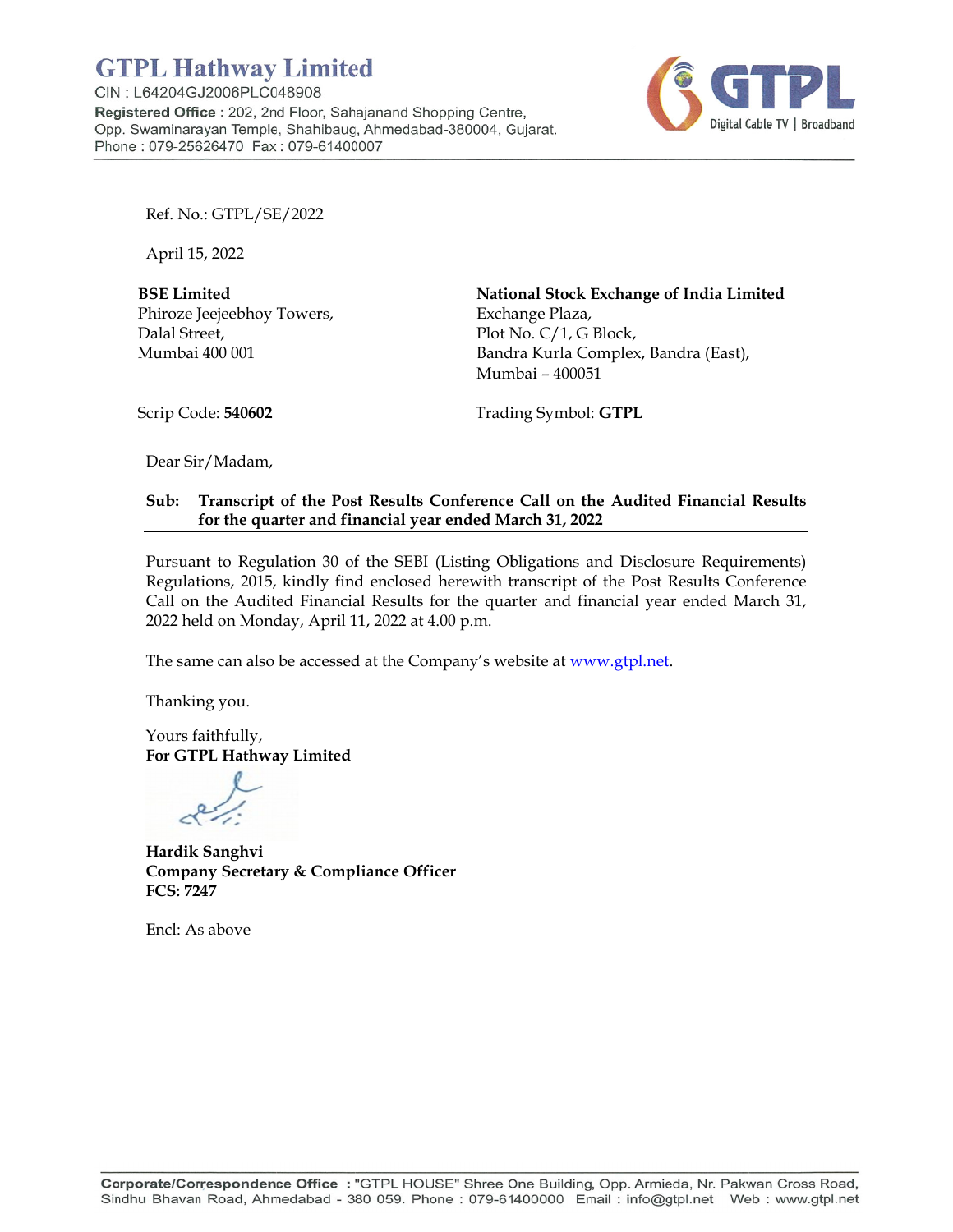

# "GTPL Hathway Limited Q4 FY2022 Earnings Conference Call"

April 11, 2022





**ANALYST: MR. NAVAL SETH – EMKAY GLOBAL FINANCIAL SERVICES LIMITED**

**MANAGEMENT: MR. ANIRUDHSINH JADEJA - PROMOTER & MANAGING DIRECTOR, GTPL HATHWAY LIMITED MR. RAJAN GUPTA - CHAIRMAN & NON-EXECUTIVE DIRECTOR, GTPL HATHWAY LIMITED MR. PIYUSH PANKAJ - BUSINESS HEAD - CATV & CHIEF STRATEGY OFFICER, GTPL HATHWAY LIMITED MR. ANIL BOTHRA - CHIEF FINANCIAL OFFICER, GTPL HATHWAY LIMITED**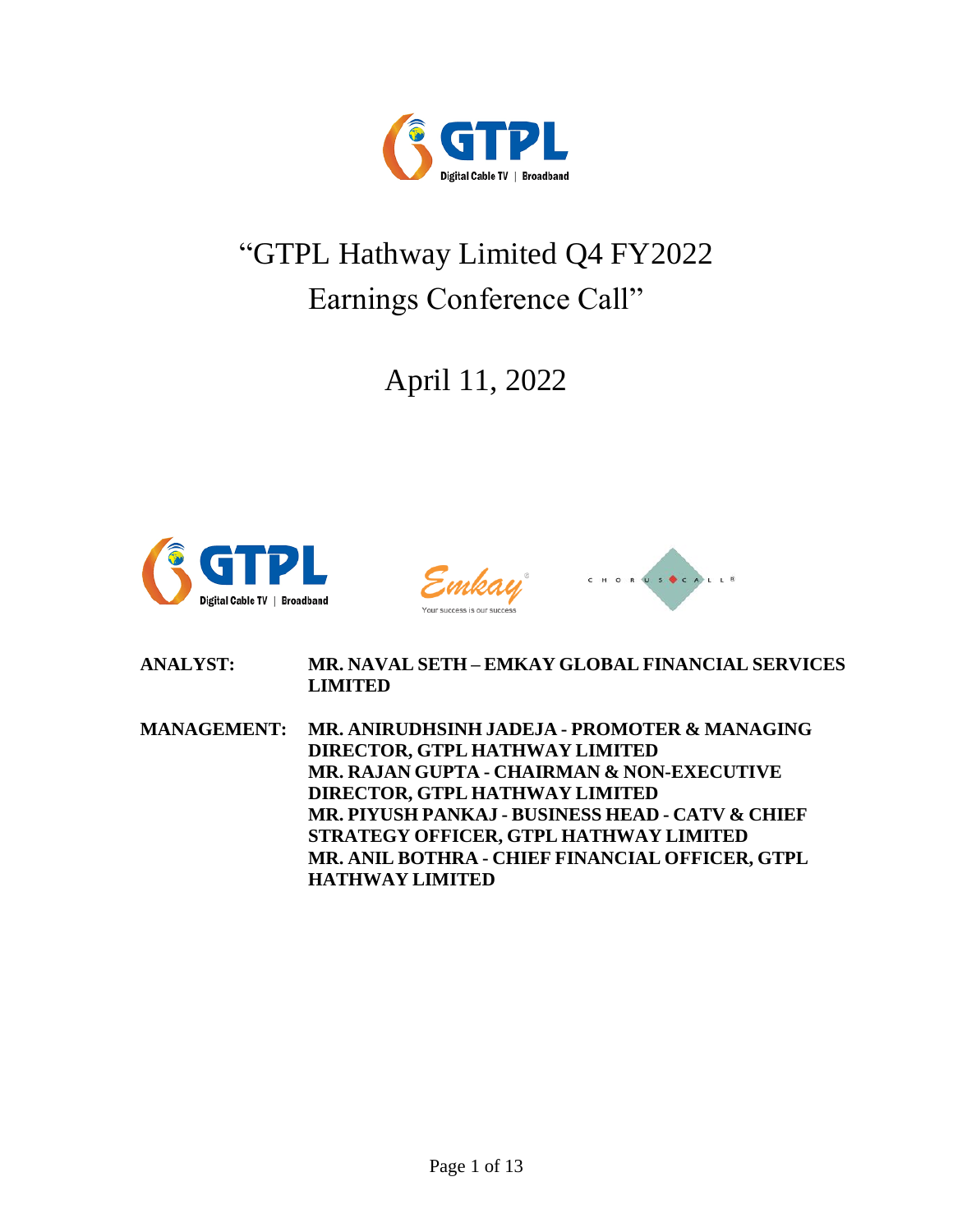

**Moderator**: Ladies and gentlemen, welcome to Q4 and FY2022 Results Conference Call of GTPL Hathway hosted by Emkay Global Financial Services. We have with us today from the management Mr. Anirudhsinh Jadeja – Promoter and Managing Director, Mr. Rajan Gupta – Chairman and Non-Executive Director, Mr. Piyush Pankaj – Business Head (CATV) and Chief Strategy Officer and Mr. Anil Bothra – Chief Financial Officer.

> As a reminder, all participant lines will be in the listen only mode and there will be an opportunity for you to ask questions at the end of today's presentation. Should you need assistance during the conference call please signal an operator by pressing "\*" then "0" on your touchtone phone. Please note that this conference is being recorded. I would now like to hand the conference over to Mr. Naval Seth from Emkay Global Financial Service. Thank you and over to you, Sir.

- **Naval Seth**: Thank you Faizan. Good evening, everyone. I would like to welcome the management and thank them for this opportunity. I shall now hand over the call to the management for the opening remark, over to you Anu bhai for your opening remarks.
- **Anirudhsinh Jadeja**: Thank you Navalji. Good evening everyone, a warm welcome to all of you to the conference call of GTPL Hathway Limited to discuss the financial and operational performance of Q4 and annual FY22.

I hope you and your family are all keeping safe and I pray for their well-being.

I am glad to inform you that board has recommended a dividend of 40% per share for FY2022. With that, I hand over to Mr. Piyush Pankaj, who can take you through the business and financial aspects of the company.

**Piyush Pankaj:** Thank you Mr. Jadeja. Good evening everyone, I hope all of you are safe and healthy. As you are aware GTPL Hathway is one of the few consistently profit-making cable TV and broadband company in India. I am happy to share with you that GTPL Hathway has become the number 1 MSO in India as per TRAI's performance indicators report.

> In the last six years our CATV subscriber base has grown sharply by 2.3x to 8.40 million and for FY2022 it has grown by 5%. Our Broadband subscriber base has grown by 4.8x in last 6 years to 816k with an addition of 181k active subscribers in FY22. Some of our key achievements for FY22 includes: we are number one MSO in India, we are number one broadband player in Gujarat, we expanded our presence in four new states, and we continue to enjoy net debt free status in FY22.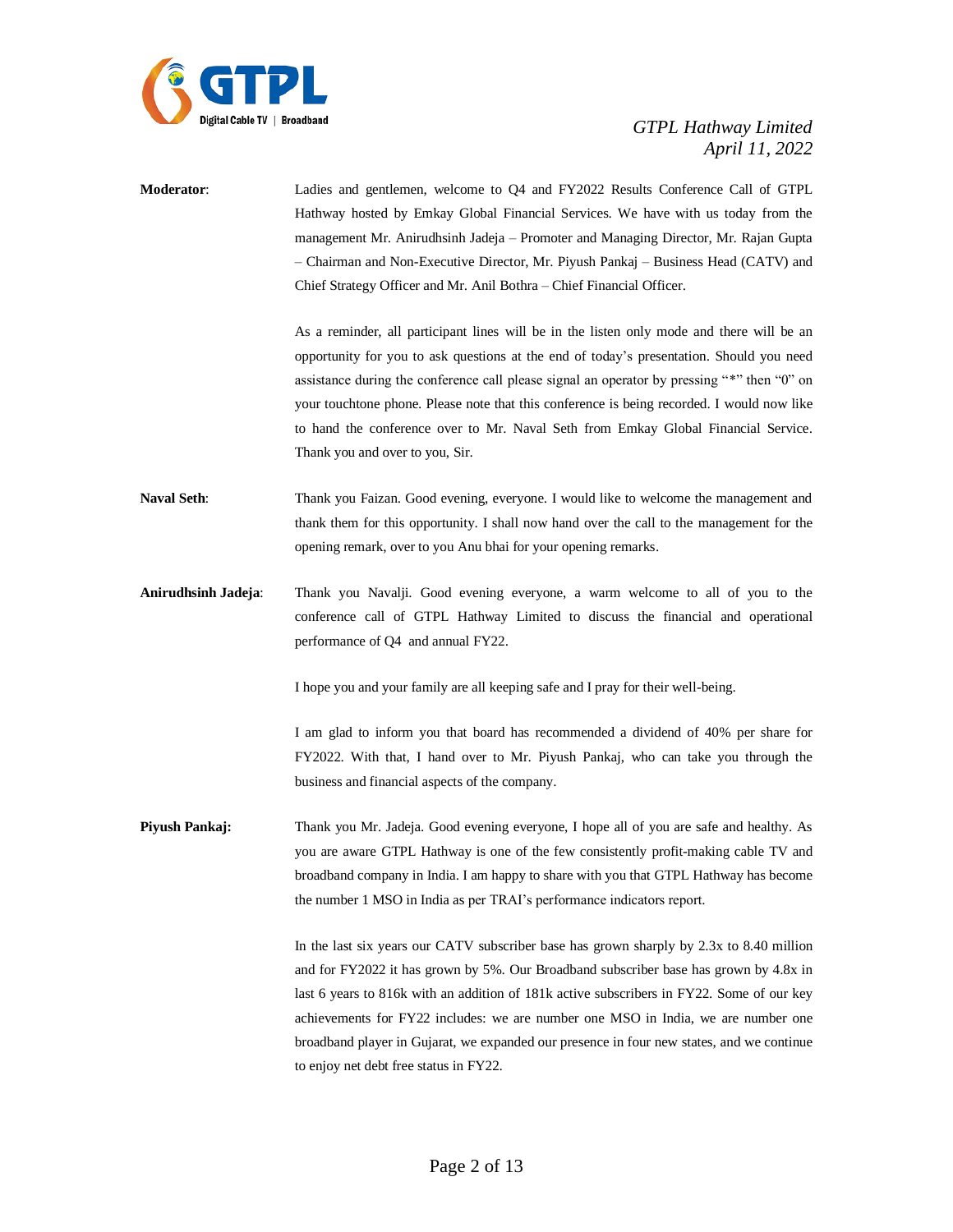

Let me now share the performance highlights for quarter 4 FY22 and annual FY2022. In the CATV segment, our active subscribers stood at 8.40 million as on March 31, 2022. GTPL'S digital CATV services reach around 1200 towns spread across 19 states in India. The company is expanding aggressively in Maharashtra, Andhra Pradesh, Telangana, Tamil Nadu, and the North Eastern states.

GTPL CATV platform services own and operate 40 plus channels across multiple Genres. For FY22 we increased our active and paying subscriber base by 400k and 300k respectively. The CATV industry offers an underlying growth opportunity for an organized and seasoned player like GTPL Hathway. Our CATV business expansion will gain momentum with organic and inorganic growth in the coming quarters.

The launch of GTPL Genie, our hybrid android TV Setup Box offering, which bundles the convenience of live TV channels and OTT apps at attractive rates, will further help us capture valid share of our customer base. Increase in applications of internet and communication services, and increase in connectivity in urban and rural areas of India are expected to further consolidate our presence across India.

In the broadband segment we added 830k new home pass in FY22 taking the total home pass as on March 31, 2022 to 4.70 million. During the period GTPL added 181k active subscribers. Taking the total active subscribers count to 816k as on March 31, 2022. The broadband ARPU for FY22 increased by Rs.5 Y-o-Y to Rs.450 per month as on March 31, 2022. The average data consumption per customers stands at 256 GB per month as on March 31, 2022 up by 21% Y-o-Y.

Let us now move to our financial performance. The consolidated results excluding EPC for annual during FY22 total revenue grew by 12% Y-o-Y to Rs.24,154 million. The CATV subscription revenue stood at Rs.10,753 million. The broadband revenue surged by 46% Yo-Y to Rs.4,075 million led by healthy subscribers additions. EBITDA increased by 4% Yo-Y to Rs.5,677 million.

For quarterly results during quarter 4 FY22 total revenue grew by 4% Y-o-Y Rs.6,209 million. The CATV subscription revenue stood at Rs.2,695 million, the broadband revenue increased by 34% Y-o-Y to Rs.1,098 million.

The consolidated results including EPC for annual during FY22 total revenue stood at Rs.24,567 million. EBITDA for FY22 stood at 5,701 million with a margin of 23%. PAT stood at Rs.2,006 million up by 6% Y-o-Y. For quarterly results during quarter 4 FY22 total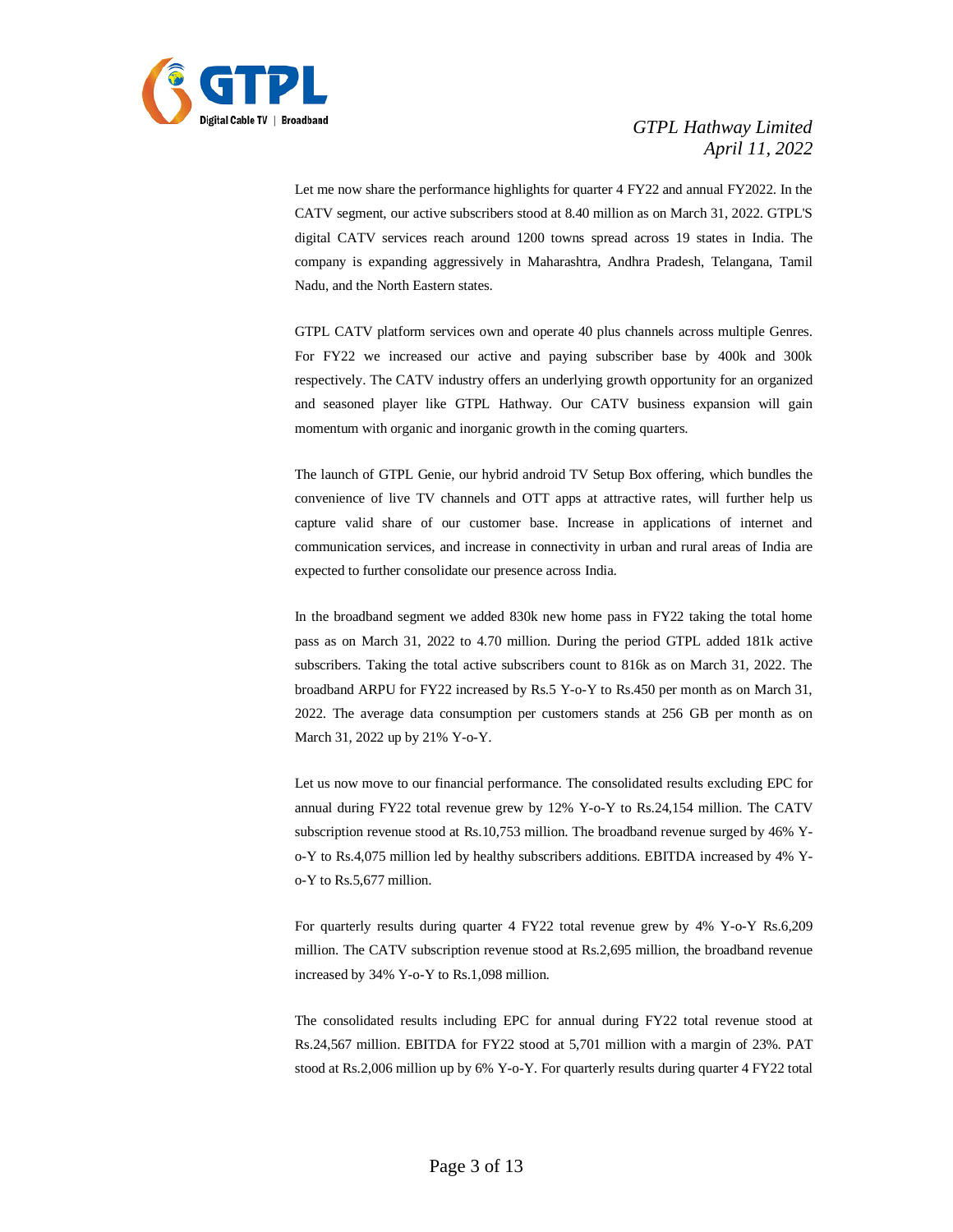

revenue stood at Rs.6,278 million, EBITDA stood at Rs.1,400 million with a margin of 22% and PAT stood at Rs.552 million.

The standalone results excluding EPC for annual during FY22 the revenue increased by 7% Y-o-Y to Rs.15,264 million. EBITDA of Rs.3,268 million with an EBITDA margin of 21%. The standalone results including EPC are for annual during FY22 revenue stood at Rs.15,677 million, EBITDA stood at Rs.3,292 million with an EBITDA margin of 21%. PAT for FY22 stood at Rs.1,380 million an increase of 4% Y-o-Y. This is all from my side. Thank you everyone for your attention.

We can now begin with the questions and answers session.

**Moderator:** Thank you very much. We will now begin the question-and-answer session. The first question is from the line of Pratiksha Mehta from Aequitas Investments. Please go ahead.

**Pratiksha Mehta:** Good evening, Sir, Pratiksha here. My first question was on the new product that we have launched GTPL Genie. So what kind of self cannibalization do we expect in this product and if you could also explain about the strategy with geographies have we targeted this and how do we plan to scale this product up.

- **Piyush Pankaj:** Cannibalization, it is not going to cannibalize our product because if my current subscriber is going into this product they are going to become more sticky and we are going to get more revenues. So the cannibalization is not there in this product we did it for attracting the new customers and upgrading our existing customers to this new product. Right now, we have launched it in the six states which is Gujarat, Rajasthan, Maharashtra, Goa, Andhra Pradesh, and Telangana. In the next phase we are going to increase it to all over India which is very soon by end of April, it is going to be all over India launch and the target is that we are going to target phase one and phase two cities first and then go into the phase three and phase four cities subsequently.
- **Pratiksha Mehta:** Can you elaborate a little bit about the response of this product so far, how many of our existing users have upgraded to this, how many new users have we got, especially in our home markets like Gujarat and the like…

**Piyush Pankaj:** It is too early to give a trend on this, yes, we are getting lot of queries, the product is going out of shell very fast, which we are seeing. But right now giving any trend on this is a bit early for us. Let us wait for the next quarter, we will give you the right trend at that point of time, which will be more logical and more discernible for the analysts.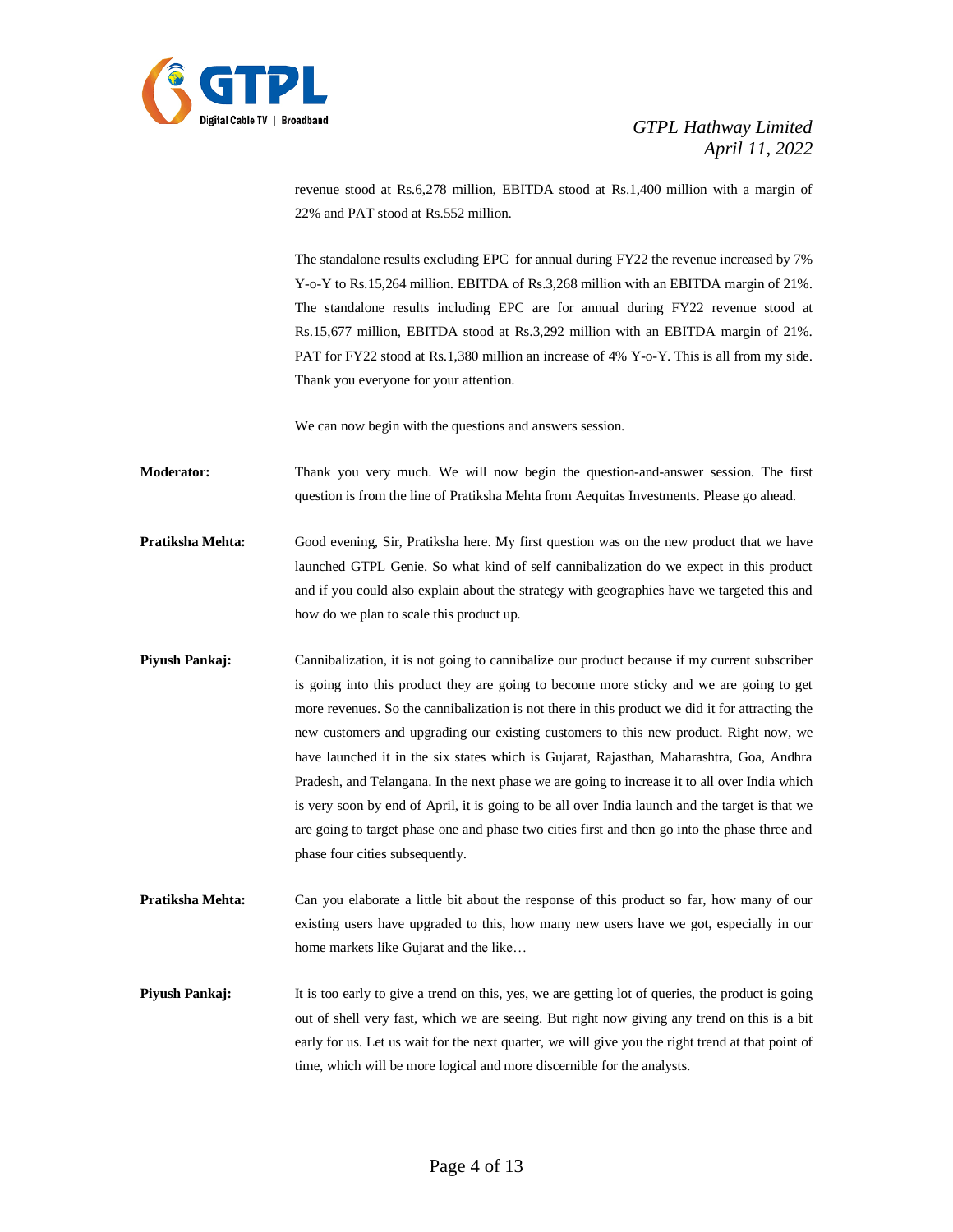

- **Pratiksha Mehta:** All right and so this quarter we have seen some subscriber addition in the cable TV business. Does this include any inorganic growth here or this was purely organic.
- **Piyush Pankaj:** Yes, it includes inorganic and organic, as we said after the NTO that the growth will come from inorganic and organic. The first year of NTO has gone into stabilizing the industry and everything and as we were getting ready for doing the acquisitions and going for inorganic, the COVID hits in March 2020 and we are not able to do any inorganic growth. So from this quarter we have started so this is inorganic and organic both.
- **Pratiksha Mehta:** Do we have any pipeline for inorganic growth any budget that we have allocated or any other opportunities on dashboard.
- **Piyush Pankaj:** Opportunities are there, we are evaluating those and as the more and more opportunity will come as we are seeing we will do the acquisitions at the appropriate time after all the evaluations and all and if you want we can take it offline, if you require any specific opportunities you want to talk about it.
- **Pratiksha Mehta:** Perfect. Just one last question if you could give the Capex budget for the next year is that and if you could elaborate on that.
- **Piyush Pankaj:** Yes, so this year we did the Capex of 363 Crores which includes 180 Crores of CATV Capex, and 183 Crores of broadband Capex. Next year we are keeping the target of 450 Crores for the capex on which around 180 Crores is going to be the cable Capex rest is going to be the broadband Capex.
- **Pratiksha Mehta:** Alright, thanks a lot.

**Moderator:** Thank you. The next question is from the line of Dixit Doshi from White Stone Financial Advisors. Please go ahead.

**Dixit Doshi:** Thanks for the opportunity. Sir, my first question is regarding this new product GTPL Genie. So in our website I saw only this package pricing of Rs.460 where OTT plus only free-to-air channels are available. So for other let us say OTT plus a paid channel what is the package prices.

**Anirudhsinh Jadeja:** So that is also the other package prices with HD package also we have declared in the website. It is available, it is close to around Rs.650 plus tax. So three packages we have declared, one is with FTA, one is with the full Hindi pack, and one is with the full HD pack and the difference of pricing is around Rs.100 in each.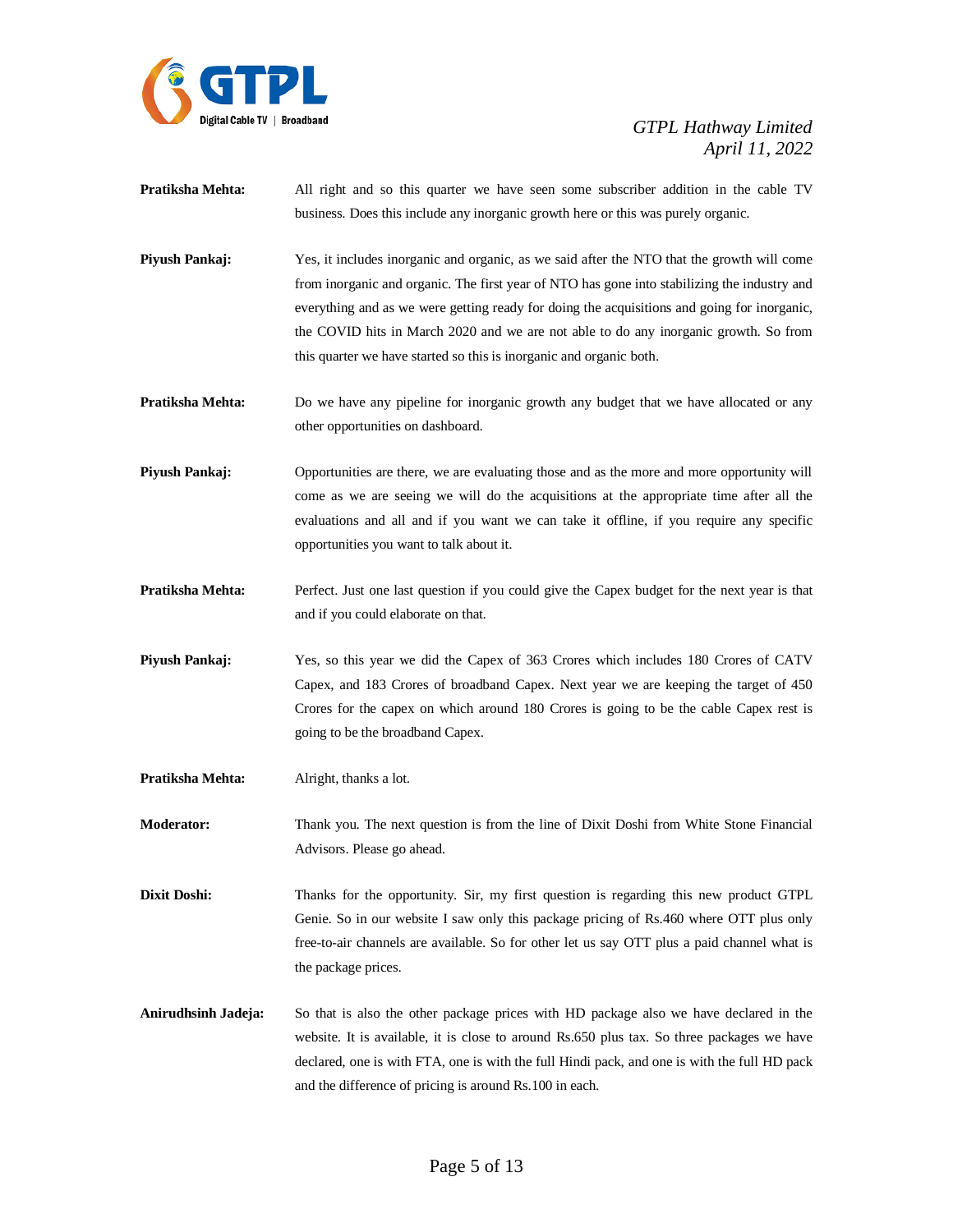

**Dixit Doshi:** Now coming to, so in this package, in the initial phase are we going to make any loss or reduction in the margin or the deals with the OTT players is such that we will not take any margin hit in this business.

**Piyush Pankaj:** No, We are going to maintain our EBITDA in this business also.

- **Dixit Doshi:** Okay we are going to maintain our EBITDA, and this does not include the internet right they have to take separately.
- **Piyush Pankaj:** So we have offers include broadband also, broadband, cable TV, and OTT also. So right now we have offered CATV plus OTT. The new products which is broadband plus OTT plus combining all together CATV plus broadband plus OTT which we are launching very soon.
- **Dixit Doshi:** So that will be obviously higher package prices because broadband will also be included.
- **Piyush Pankaj:** Yes, you are right.
- **Dixit Doshi:** Now coming to this quarter results so if I see our segment-wise revenue and PBT breakup in both the cases like cable TV and internet there was margin reduction so any particular reason.
- **Piyush Pankaj:** Few thing we have to consider that one is your activation revenue because that deferred revenue is going away on the Ind AS that is why you will see that the activation revenue has come down by around 34 Crores in the whole year and the second is your EPC revenue because EPC project was one time project which has been completed. So you will see that the EPC project revenue has come down and because of that you will see that there is some margin shrinkage on overall, but we are very hopeful that, that will come back as we go forward.
- **Dixit Doshi:** No, so basically even excluding the EPC from Q3 to Q4 our activation revenue was also same, but still our profit has come down by almost 7%, 8% in cable TV.
- **Piyush Pankaj:** Yes, there is some yearend adjustments which happen as you know as the annual comes then you have to go for some impairments of your investments and everything comes into the play that is onetime cost which has come into the play that is why you have seen a bit of shrinkage in the margin.
- **Dixit Doshi:** And in terms of in broadband also revenue has gone up but our profitability has come down quarter-on-quarter.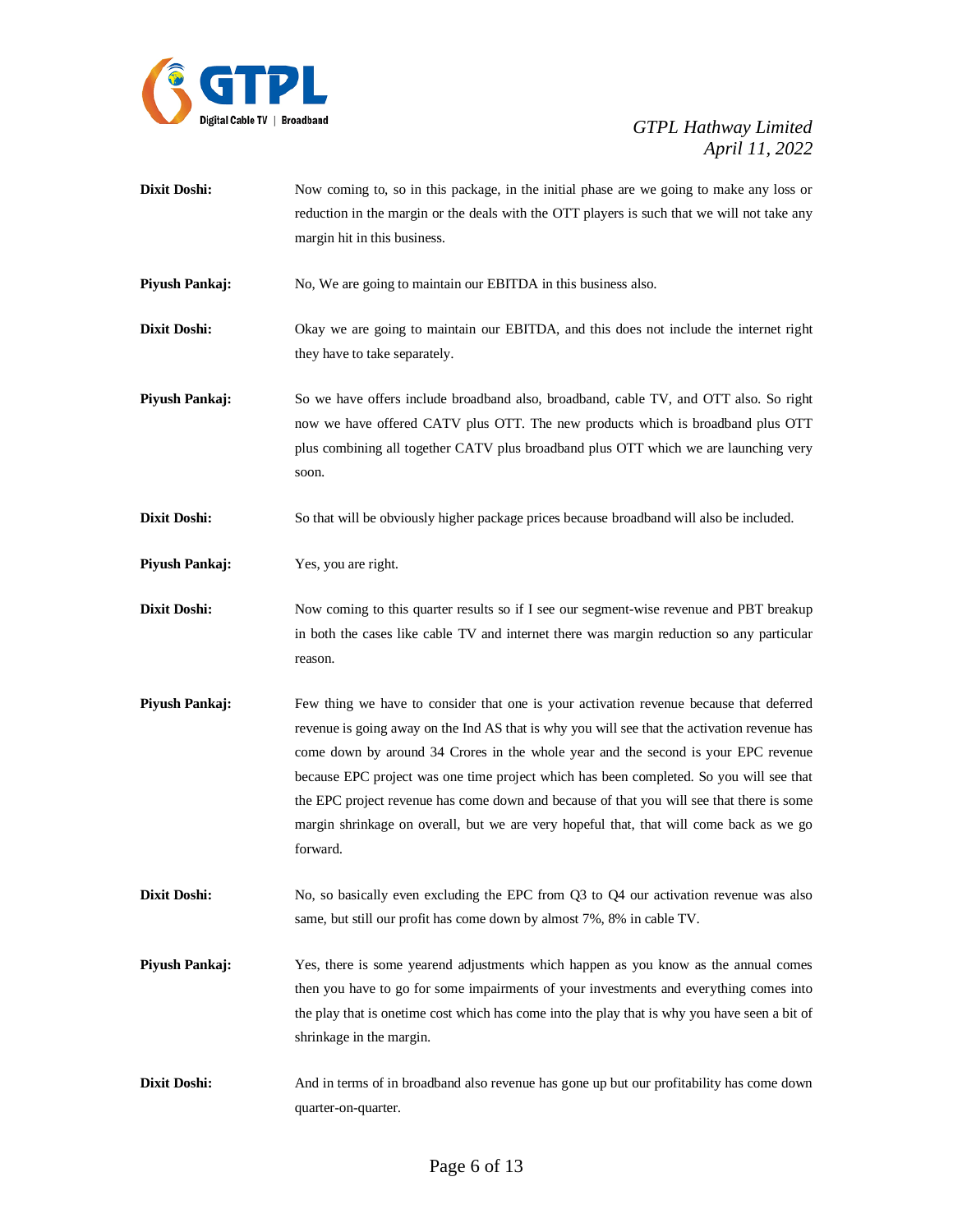

**Piyush Pankaj:** Yes, so there are some one-time items which has come into play because of which the annual &quarter 4 results. So, if you compare year-to-year you will see that there is a growth in the broadband, good growth in the broadband but because of annual quarter 4 always you will see that trend that quarter 4 it comes down a bit because of annual provisions.

**Dixit Doshi:** Is it fair to assume that annual whatever the margins are there that margin are maintainable.

**Piyush Pankaj:** Yes, that margin will, it is going to grow now the margins as the situation is now normal the COVID is almost ended and all the economy and everything has become normal. So we are hopeful that the margin will grow from here on.

**Dixit Doshi:** Now my next question is in broadband business this year we have done a fantastic number so how do you see customer addition in FY23 as well is there any scope of further increase or we will be able to maintain this 180k per year.

Piyush Pankaj: Rajan Sir.

**Rajan Gupta:** Yes, Piyush, I will take forward this. So gentlemen essentially if you see last two years GTPL aggressive growth in broadband active base that has been led by bringing more and more fiber to home pass as well as increasing penetration. Having said that there are two more clear opportunities which are there, further increase in home pass penetration because as Piyush just gave figures we are still sub 20% in terms of penetration which means we can further increase with the increasing relevance of high speed fiber broadband there is a sill scope for increasing further penetration in the home pass by 7%, 8% there is a clear opportunity and parallelly as you all know GTPL has had a large fiber project and now fiber has been taken to all district level towns and all the field level towns and now we have to launch broadband there so potentially frankly humungous we have just started it will all depend upon management ability to keep on doing more home pass and keep on increasing further penetration and also going to this next level downs and I think which current confidence level is very, very high and we of course have to ensure we keep on executing it the way we are done in last two years.

- **Dixit Doshi:** And if I am not wrong this is what we have done in last two years is mainly through our own network and now we are also planning to do it through our partners also LCOs in the other state. So how do you see that also ramping up going forward?
- **Piyush Pankaj:** The broadband through partners we have already launched and we are progressing well already we have make good road path in Andhra Pradesh, Telangana, Maharashtra, Bihar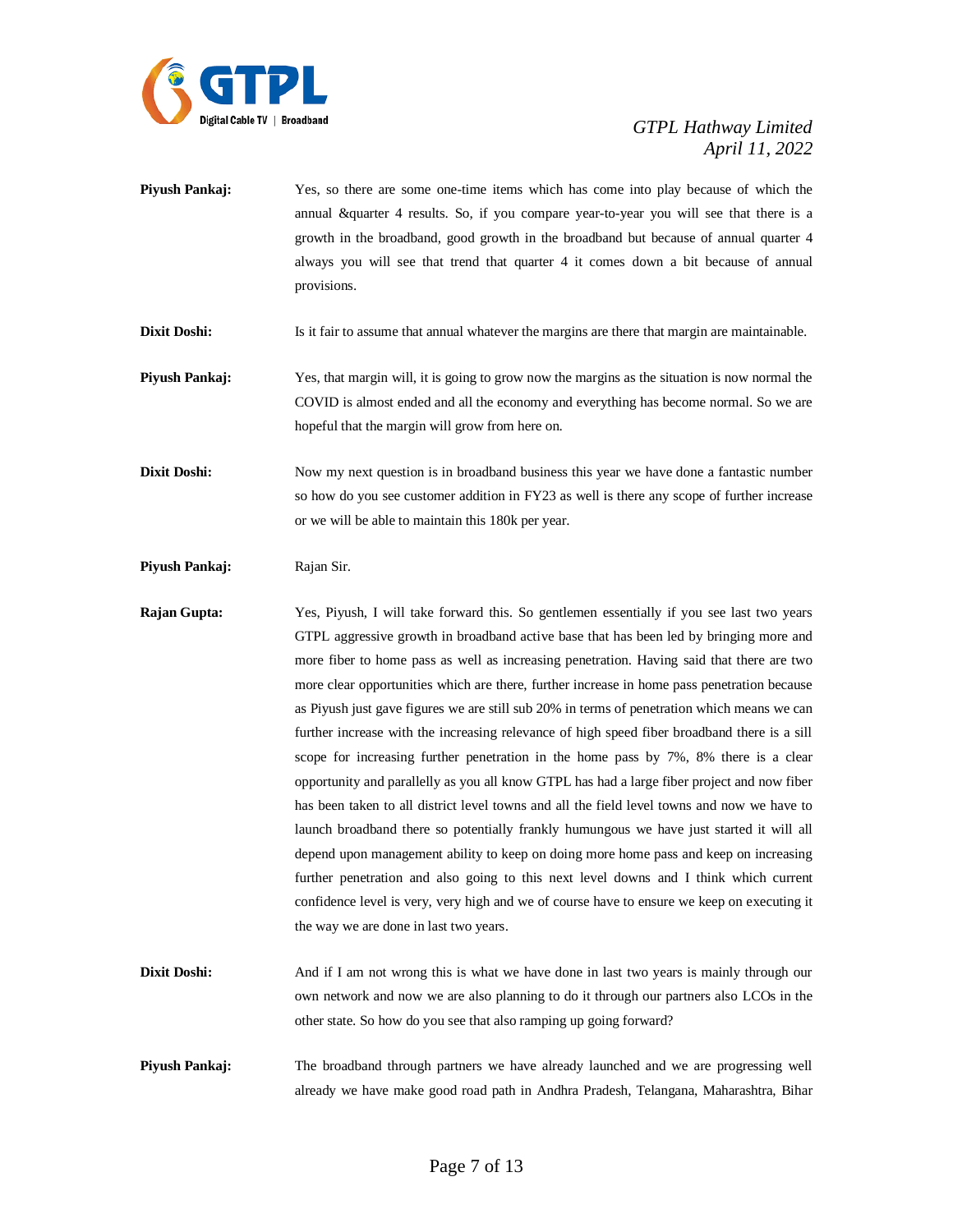

and Jharkhand states and we are progressing well, we are hopeful that this segment B2B segment of broadband is going to add business, value and numbers all through in our broadband business and we are looking forward that we are going to get good numbers and expand all over India through this business model.

- **Dixit Doshi:** One last bookkeeping question and then I will join back in the queue. So in this once we do it through partners broadband so we will be recording Rs.450 ARPU and then we will pay the share to the partner or we will record the revenue net of partners share.
- **Piyush Pankaj:** No this is as you say accounting yes because GTPL is going to do the billing to the customer so we are going to get 100% revenue and out of 100% whatever share we have to provide to the partners will share as a cost.
- **Moderator:** Thank you. The next question is from the line of Amit Doshi from Care PMS. Please go ahead.
- **Amit Doshi:** Yes, thank you. Sir, you mentioned this new product genie also has option of that internet service as well as the cable TV and OTT bundled. So just to understand so whenever this revenue through genie would come so what you would bifurcate in this segment of cable TV and internet separately or how would it account for in this segmented result that we see on a quarterly basis.
- **Piyush Pankaj:** First we have to understand that GTPL genie is the product which is the hybrid box which is a CATV product, which is CATV plus all embedded OTTs which we are providing which we have launched right now. The revenue of this all will come into the CATV business straight away we are going to launch as we mentioned that there is going to be a broadband plus OTT product where all the revenue will come into the broadband business and there is going to be the third product which is combination of CATV plus OTT plus broadband here CATV plus OTT will come into the CATV business and broadband will go into the broadband business.
- **Amit Doshi:** Okay so second and third is yet to be launch the second part and the third part which you mentioned.
- **Piyush Pankaj:** That is right, that is what I mentioned that, that we are going to launch very shortly.
- **Amit Doshi:** And currently just if you were to tell you how many number of users there will be Genie users from whatever you have launched till date.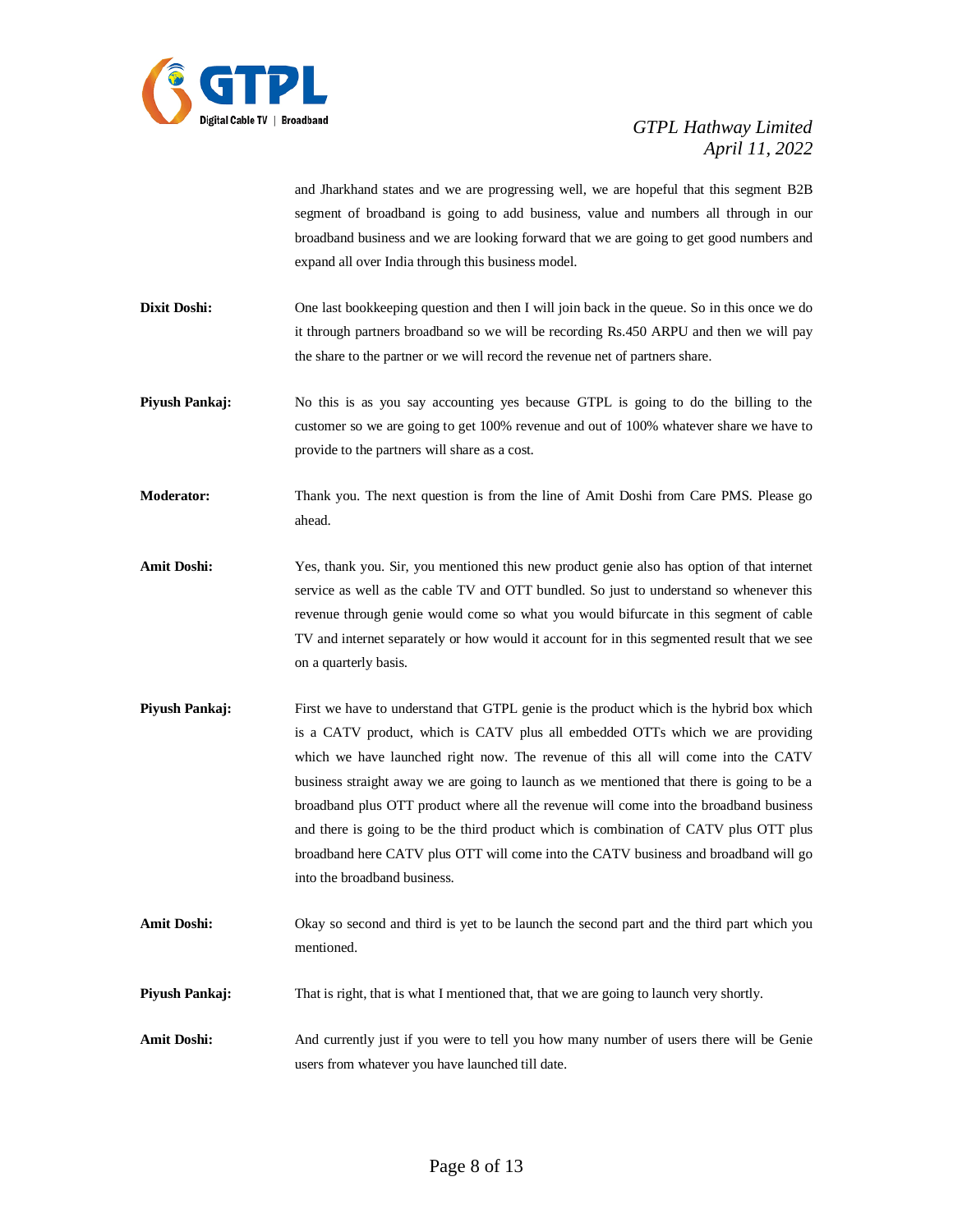

- **Piyush Pankaj:** Right now it is very early as I said earlier also that we will give you all the trends in next quarter or we can touch offline also on this but we want to disclose all the trends next quarte. I will just give that we have seen the lot of queries and a lot off the shelf which is coming on the product is going after itself very fast and but the exact trends and all the analysis and all we would like to provide within the next quarter.
- **Amit Doshi:** Okay fine. So second question is related to this earlier participant who was talking about margin so I think I also buy the point that the margin independent of excluding EPC project as well as not only quarter-on-quarter, year-on-year the margins have reduced now you mentioned during the discussion there is some sort of a one-time adjustment that was done in the internet segment so can you just slightly clarify what could that be and what kind of amounts that are involved so we kind of taken judgment as to what are the sustainable profitability figures the reason is because your 30% subscribers have increased and not only that the ARPU has also increased so logically the EBITDA of internet segments should have been far more higher so just trying to reconcile the difference.
- **Piyush Pankaj:** So there is one time hit which we have taken on the insurance side as you know and that is more on the conservative accounting on as we are hopeful or we are very confident that the recovery will happen already we are in touch with the insurance company for doing that but as already around one and a half years has gone for recovery of that, that we apply for the recovery and for doing the conservative accounting we have taken the hit of insurance on that.
- **Amit Doshi:** Can you quantify the amount.
- **Piyush Pankaj:** 12 Crores is the amount in the broadband business.
- Amit Doshi: So that is all taken in Q4 is it.
- **Piyush Pankaj:** Yes, some in Q3, some in Q4, mostly in Q4.
- **Amit Doshi:** Okay thank you and all the best.
- **Moderator:** Thank you. The next question is from the line of Dixit Doshi from Whitestone Financial Advisors. Please go ahead.
- **Dixit Doshi:** Thanks for the opportunity again. Sir, in our last con call you have mentioned that starting 1st April we may look at increasing our share against the MSO share in the cable TV business have we done that.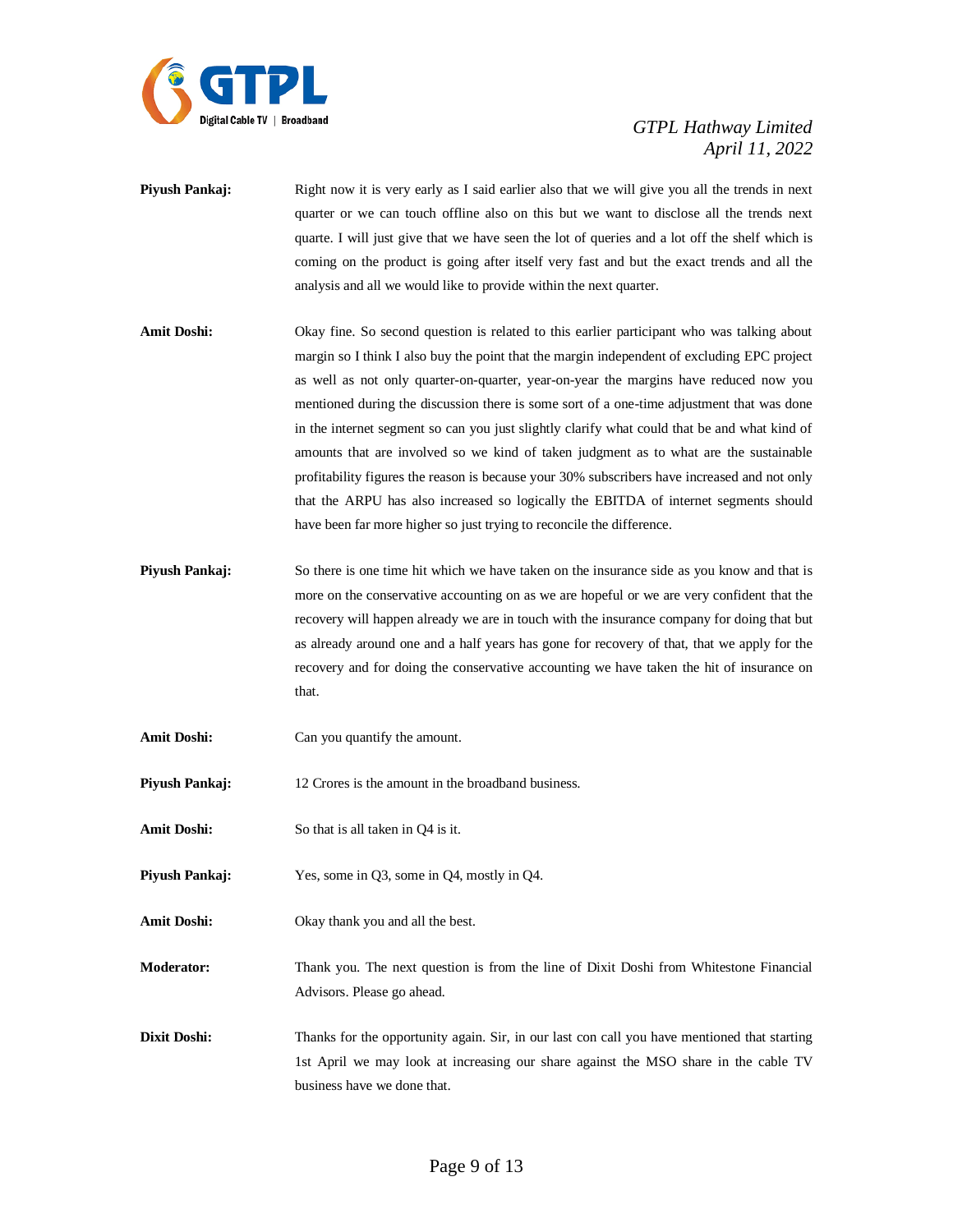

- **Piyush Pankaj:** No Dixit. We are waiting for NTO-2 come as NTO-2 will come at that point of time as we might have to change the packages and all. So we are waiting for that as right now it is there that it can come in July or August as per we will try the last date given. So we are waiting for that earlier it was 1st April which has been extended to June right now I am expected to start in July or August for that.
- **Dixit Doshi:** And just to understand it better so we have been talking this for last two, three years and then obviously the COVID has come and the NTO-1 has come but after two and a half years do you feel that we will be able to do that increase in the share or do you feel that LCOs might not like it because they are used to with the higher share so how do you see it.
- **Piyush Pankaj:** No, we are confident that we can increase, yes, the increase has to happen with the changes in all the packages and if it is happening industry-wise it will help us.
- **Dixit Doshi:** And last thing from my side any update on the AGR issue.
- **Piyush Pankaj:** AGR issues Rajan Sir.
- **Rajan Gupta:** No, Piyush I do not have any additional update as of now.
- **Piyush Pankaj:** So right now AGR issues no update is there we are waiting for the dates of the court and one order has come for the Netmagic which is very positive for the whole industry that we are similar to what treatment has been given to the PSUs the same treatment has to be given to other players also but still we are waiting for the final order to come and which is going to help us, but it is a very positive development for the whole industry that the court has said that we have to be treated at par with the PSUs.
- **Dixit Doshi:** Okay thank you that is it from my side. Thank you.

**Moderator:** Thank you. The next question is from the line of Gautami Desai from Chanakya Capital Services. Please go ahead.

Gautami Desai: In the past three or four quarters I think we have been saying that because of COVID we are losing some cable TV customer especially the commercial ones. So would you like to share some trend like are the same customers coming back or anything else you want to share in terms of trend that is one trend I want to know and another is also some trend on the broadband churn is it reducing, increasing how it has been so that is my one question and another question is that how is inflation treating you I mean how is inflation treating GTPL in terms of are you facing the, it could be anything, it could be wage inflation or bandwidth cost, anything else that you feel it is happening on the inflations on to GTPL.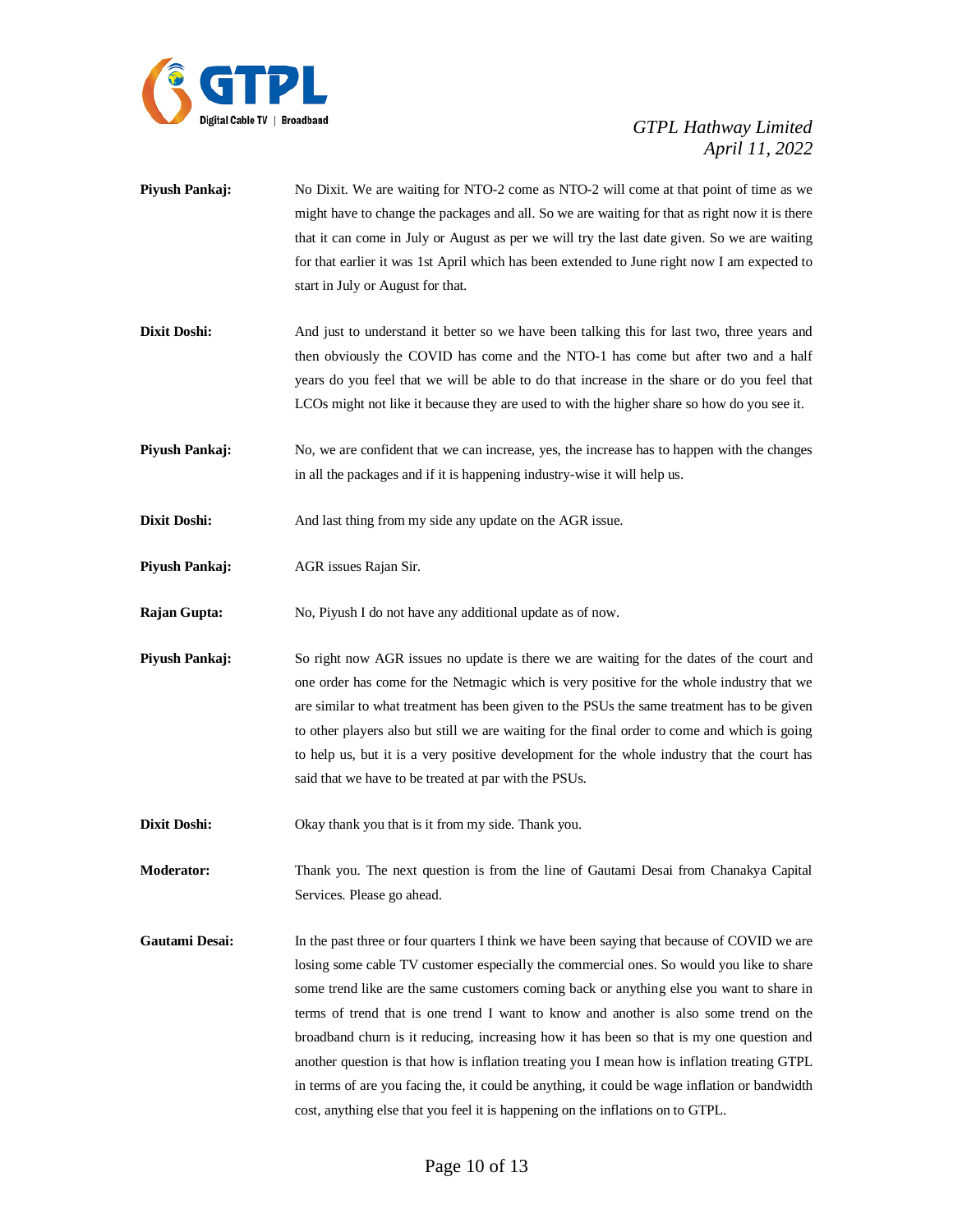

**Piyush Pankaj:** Commercial customer as I said that around 7.5 lakhs we lost when the COVID started and around 4 lakhs has come back on that still we are seeing that trend that every quarter around 20k, 30k subscribers are coming back from that. The same subscriber which you are talking about that has gone that are coming but the rate of joining of customers is declining you can say as earlier it was higher now it is like 20k average for this quarter, last quarter it was 20- 25 between that only. So that is the case in the commercial side, second you talk about the churn of broadband we have seen over the years that the churn has come down and the trend is showing that it is coming down as we are increasing more and more happy to get subscriber base we have seen that the churn is getting arrested it is not like earlier trends of 28%, 30%, now it has come down to around 20% somewhere. Rajan Sir can you take that the churn part.

- **Rajan Gupta:** Yes, Piyush. So essentially I think there are two things happening as Piyush just mention is improvement of our service through launch of FTTH in most of the home pass as well as I think in general a lot of software upgradation the way call center operates the kind of support consumer is given on various other digital platform etc. But parallelly industry competition level does remain high and that is the reason whatever church you just told I mean that is also relatively high well it has come down from earlier. So I think churn because of customer proposition that has improved a lot but competition intensity in the market that is already quite high and that is there for quite some time and so that is where it is better from earlier but this is where we are.
- **Gautami Desai:** And my next question on inflation.
- **Piyush Pankaj:** Inflation I will say the general inflation is there in the admin cost or you can talk about salary employee cost and all they are there on operating costs we talk about bandwidth and all as more and more volume of bandwidth is required so we are negotiating well and bringing down the bandwidth cost a bit but as more volume is required so you will see there is an increase in the bandwidth cost of the overall in our P&L but if you talk about per GB cost it is coming down.
- **Gautami Desai:** Okay fine thank you.

**Moderator:** Thank you. The next question is from the line of Miten Lathia from Fractal Capital Investments. Please go ahead.

**Miten Lathia:** I was wondering if we have broken out the geographical split of the 4.7 million home pass that we have on broadband.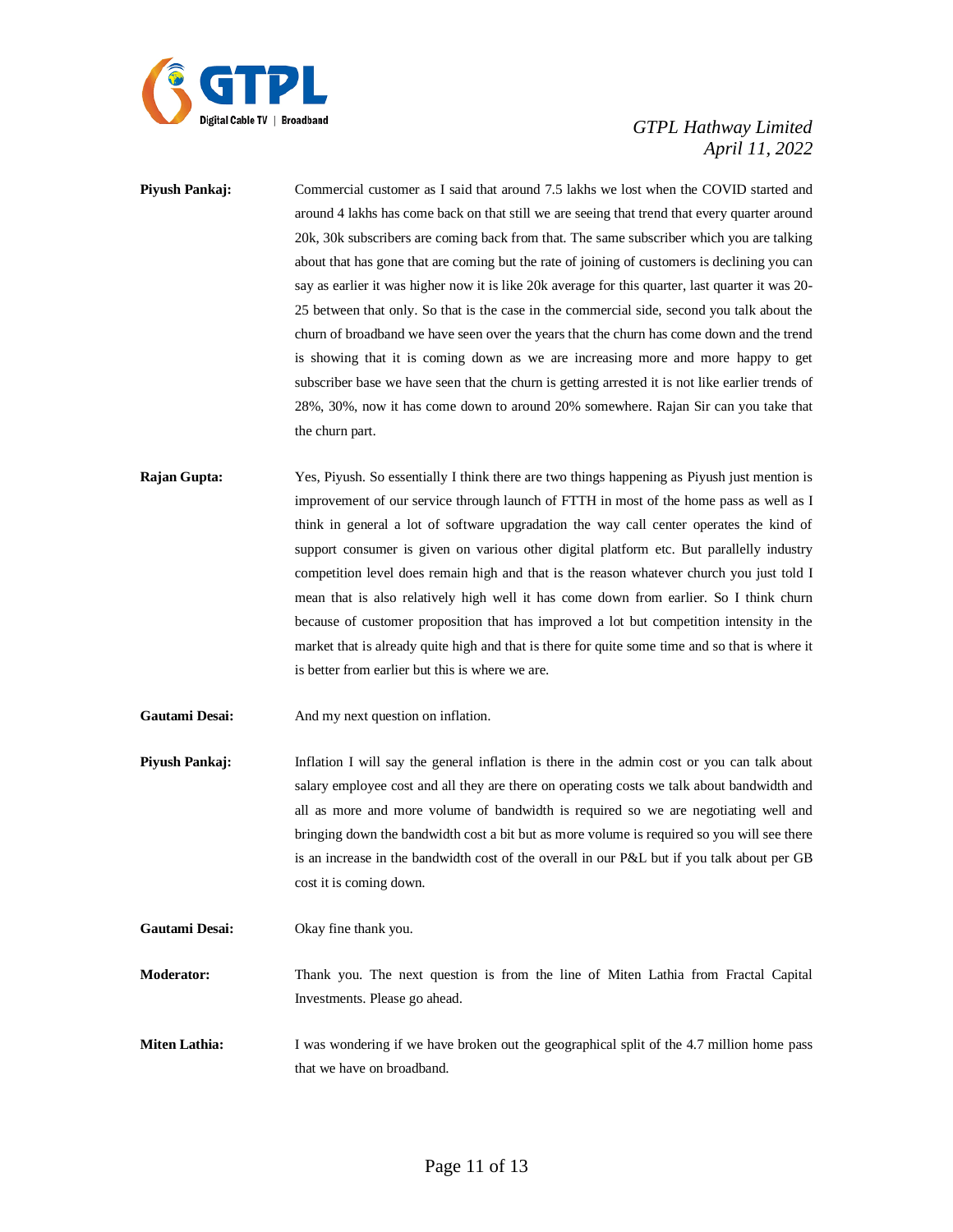

- **Piyush Pankaj:** Yes, so mostly it is in Gujarat which is say around 95% it is in Gujarat, 5% is on the six cities, which we mentioned every time that is Pune, Nagpur, Hyderabad, Jaipur, Patna and Varanasi.
- **Miten Lathia:** Is it possible because now our broadband strategy is sort of also through partners is it possible for us to do some sort of a geographical split going forward on the broadband side that would be very useful.
- **Piyush Pankaj:** Your point taken Miten as we progress we will start introducing geographical wise subscriber base.
- **Miten Lathia:** Great and if you could just give some specifics about is the Q4 adjustment entries about debtors or is it about something else and which makes the Q4 number not comparable with the Q3 number.
- **Piyush Pankaj:** It is insurance Miten
- **Miten Lathia:** That is one time only, so normally on going forward on a Q4 also we should not have one offs right
- **Piyush Pankaj:** Yes, that is right.
- **Miten Lathia:** Great, wish you all the best. Thank you.
- **Moderator:** Thank you. The next question is from the line of Hiten Boricha from Joindre Capital. Please go ahead.
- **Hiten Boricha:** Good evening. Sir, most of my questions have already been answered. I have only one question. Are we giving any guidance on revenue and margins for the existing FY23.
- **Piyush Pankaj:** The guidance is just that we are going to maintain our CAGR, 100 basis points here and there but we are going to maintain our CAGR in both revenue and EBITDA that's the way as we look forward to our aggressive growth in both the businesses in this financial year.
- **Hiten Boricha:** Okay thank you Sir.
- **Moderator:** Thank you. As there are no further the questions from the participants. I now have the conference over to Mr. Nachiket Kale from Orient Capital. Thank you and over to you, Sir.